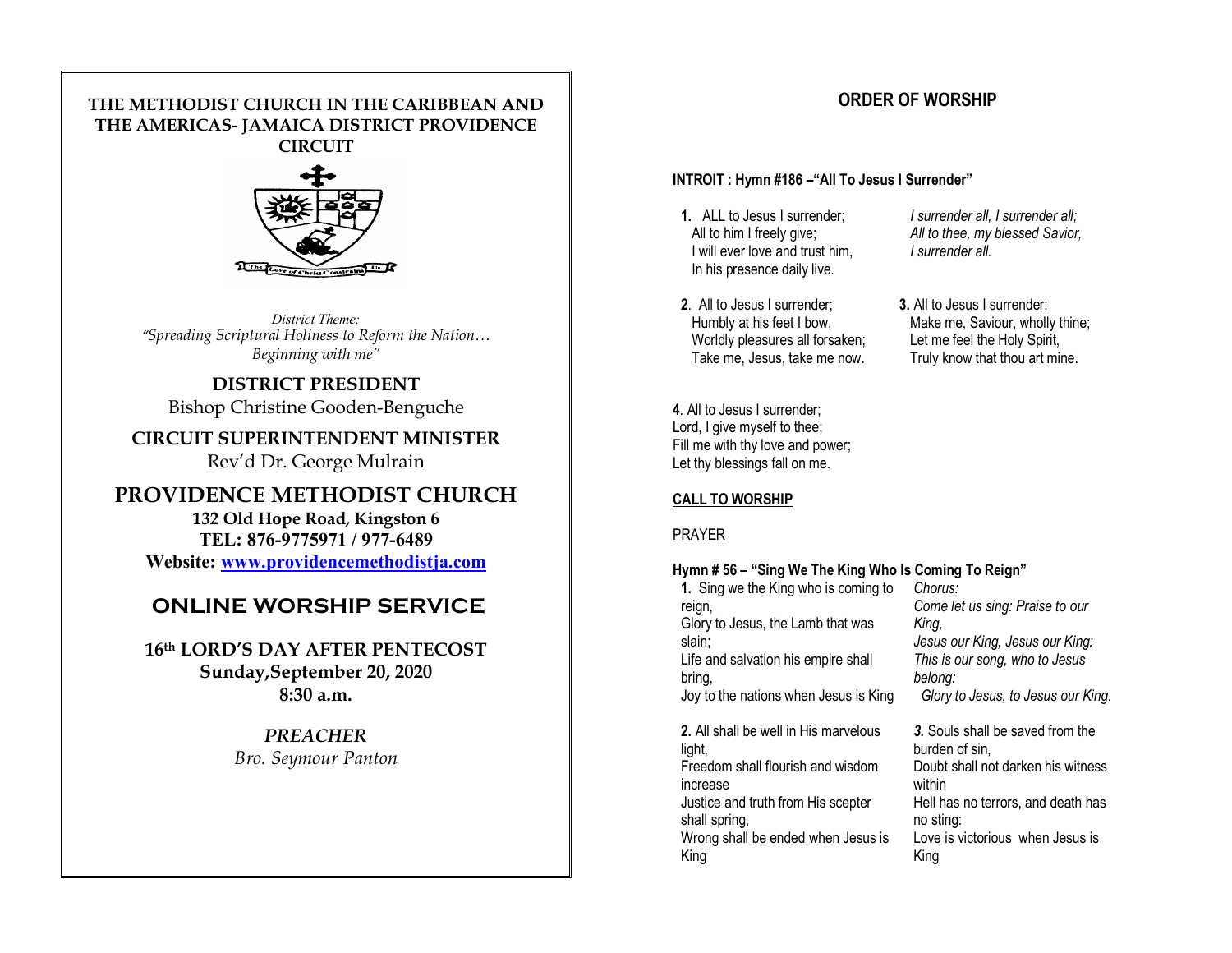4. Kingdom of Christ, for your coming we pray, Hasten, O Father, the dawn of the day When this new song Your creation shall sing, Satan is vanquished and Jesus is King

#### **MINISTRY OF THE WORD**

#### **THE COLLECT FOR THE DAY**

**Almighty God, who called your Church to bear witness that you were in Christ reconciling the world to yourself: help us to proclaim the good news of your love, that all who hear it may be drawn to you; through him who was lifted up on the cross, and reigns with you in the unity of the Holy Spirit, one God, now and forever. Amen.**

Old Testament Reading: Exodus 16: 2-15

2The whole congregation of the Israelites complained against Moses and Aaron in the wilderness. <sup>3</sup>The Israelites said to them, 'If only we had died by the hand of the Lord in the land of Egypt, when we sat by the fleshpots and ate our fill of bread; for you have brought us out into this wilderness to kill this whole assembly with hunger.' Then the Lord said to Moses, 'I am going to rain bread from heaven for you, and each day the people shall go out and gather enough for that day. In that way I will test them, whether they will follow my instruction or not. 5On the sixth day, when they prepare what they bring in, it will be twice as much as they gather on other days.' <sup>6</sup>So Moses and Aaron said to all the Israelites, 'In the evening you shall know that it was the Lord who brought you out of the land of Egypt, 7and in the morning you shall see the glory of the Lord, because he has heard your complaining against the Lord. For what are we, that you complain against us?' 8And Moses said, 'When the Lord gives you meat to eat in the evening and your fill of bread in the morning, because the Lord has heard the complaining that you utter against him—what are we? Your complaining is not against us but against the Lord.' Then Moses said to Aaron, 'Say to the whole congregation of the Israelites, "Draw near to the Lord, for he has heard your complaining." ' 10And as Aaron spoke to the whole congregation of the Israelites, they looked towards the wilderness, and the glory of the Lord appeared in the cloud. 11The Lord spoke to Moses and said, 12'I have heard the complaining of the Israelites; say to them, "At twilight you shall eat meat, and in the morning you shall have your fill of bread; then you shall know that I am the Lord your God." ' In the evening quails came up and covered the camp; and in the morning there was a layer of dew around the camp. 14When the layer of dew lifted, there on the surface of the wilderness was a fine flaky substance, as fine as frost on the ground. 15When the Israelites saw it, they said to one another, 'What is it?' For they did not know what it was. Moses said to them, 'It is the bread that the Lord has given you to eat.

Leader: This is the Word of the Lord **Response: Thanks be to God**

RESPONSIVE READING: PSALM 105: 1-6; 37-45

- Leader: O give thanks to the Lord, call on his name, make known his deeds among the peoples.
- **Cong: Sing to him, sing praises to him; tell of all his wonderful works.**
- Leader: Glory in his holy name; let the hearts of those who seek the Lord rejoice.
- **Cong: Seek the Lord and his strength; seek his presence continually.**
- Leader: Remember the wonderful works he has done, his miracles, and the judgements he has uttered.
- **Cong: O offspring of his servant Abraham, children of Jacob, his chosen ones.**
- Leader: Then he brought Israel out with silver and gold, and there was no one among their tribes who stumbled.
- **Cong: Egypt was glad when they departed, for dread of them had fallen upon it.**
- Leader: He spread a cloud for a covering, and fire to give light by night.
- **Cong: They asked, and he brought quails, and gave them food from heaven in abundance.**
- Leader: He opened the rock, and water gushed out; it flowed through the desert like a river.
- **Cong: For he remembered his holy promise, and Abraham, his servant**.
- Leader: So he brought his people out with joy, his chosen ones with singing.
- **Cong: He gave them the lands of the nations, and they took possession of the wealth of the peoples,**
- Leader: That they might keep his statutes and observe his laws. Praise the Lord!

The Epistle: Philippians 1: 21-30

21For to me, living is Christ and dying is gain. 22If I am to live in the flesh, that means fruitful labour for me; and I do not know which I prefer. 23I am hard pressed between the two: my desire is to depart and be with Christ, for that is far better; 24but to remain in the flesh is more necessary for you. 25Since I am convinced of this, I know that I will remain and continue with all of you for your progress and joy in faith, <sup>26</sup>so that I may share abundantly in your boasting in Christ Jesus when I come to you again. Only, live your life in a manner worthy of the gospel of Christ, so that, whether I come and see you or am absent and hear about you, I will know that you are standing firm in one spirit, striving side by side with one mind for the faith of the gospel, <sup>28</sup>and are in no way intimidated by your opponents. For them this is evidence of their destruction, but of your salvation. And this is God's doing. 29For he has graciously granted you the privilege not only of believing in Christ, but of suffering for him as well— 30 since you are having the same struggle that you saw I had and now hear that I still have.

| Leader:   | This is the Word of the Lord |
|-----------|------------------------------|
| Response: | Thanks be to God             |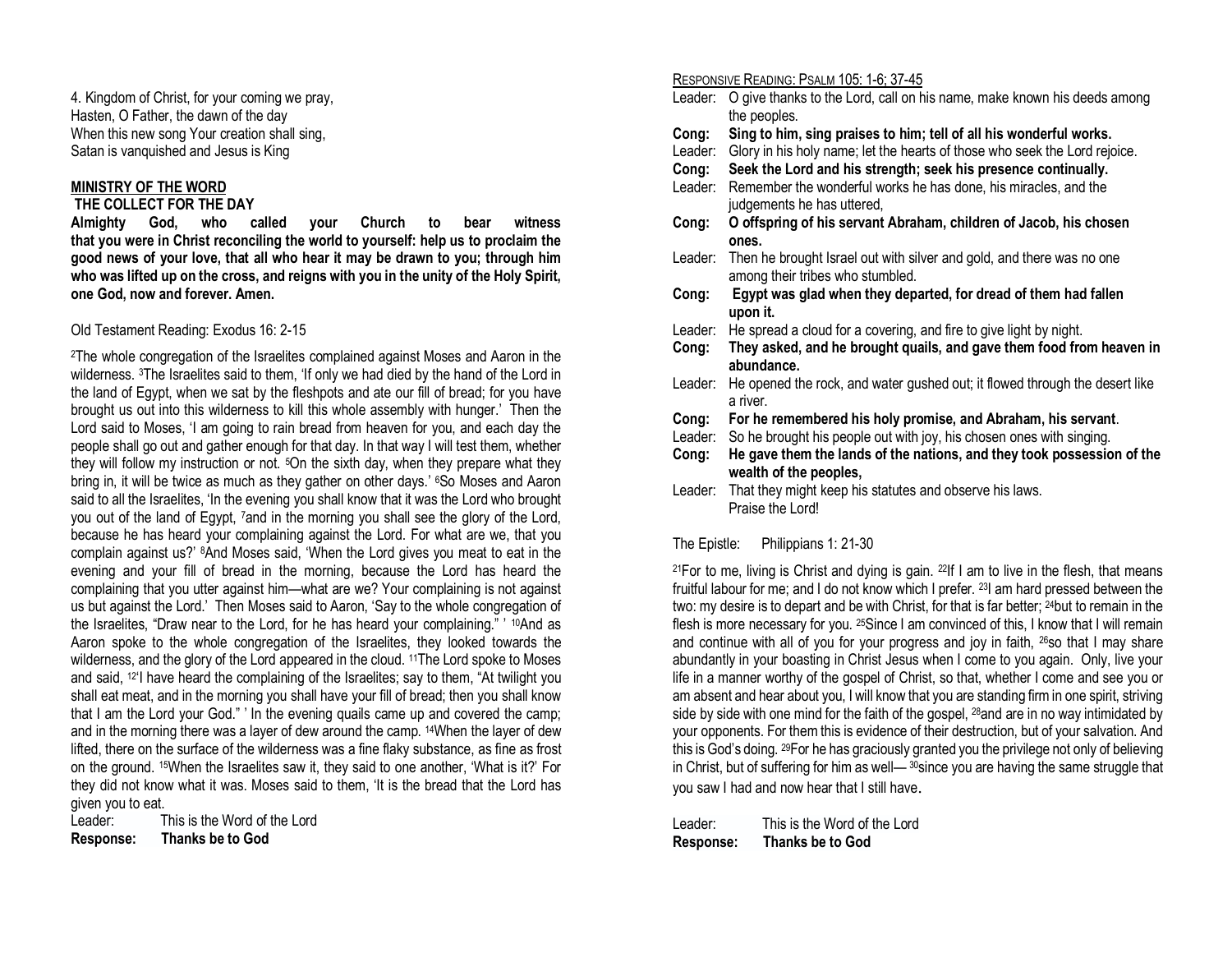## THE GOSPEL: Matthew 20: 1-16

'For the kingdom of heaven is like a landowner who went out early in the morning to hire labourers for his vineyard. 2After agreeing with the labourers for the usual daily wage, he sent them into his vineyard. 3When he went out about nine o'clock, he saw others standing idle in the market-place; 4and he said to them, "You also go into the vineyard, and I will pay you whatever is right." So they went. <sup>5</sup>When he went out again about noon and about three o'clock, he did the same. 6And about five o'clock he went out and found others standing around; and he said to them, "Why are you standing here idle all day?" 7They said to him, "Because no one has hired us." He said to them, "You also go into the vineyard." 8When evening came, the owner of the vineyard said to his manager, "Call the labourers and give them their pay, beginning with the last and then going to the first." 9When those hired about five o'clock came, each of them received the usual daily wage. 10Now when the first came, they thought they would receive more; but each of them also received the usual daily wage. 11And when they received it, they grumbled against the landowner, 12saying, "These last worked only one hour, and you have made them equal to us who have borne the burden of the day and the scorching heat." 13But he replied to one of them, "Friend, I am doing you no wrong; did you not agree with me for the usual daily wage? 14Take what belongs to you and go; I choose to give to this last the same as I give to you. 15Am I not allowed to do what I choose with what belongs to me? Or are you envious because I am generous?" 16So the last will be first, and the first will be last.'

| Reader:   | This is the Gospel of Christ        |
|-----------|-------------------------------------|
| Response: | <b>Praise be to Christ Our Lord</b> |

## **Hymn # 54 – "Majesty, Worship His Majesty"**

| MAJESTY, worship his majesty,                |
|----------------------------------------------|
| Unto Jesus be all glory, honour, and praise. |
| Majesty, kingdom authority                   |
| flow from his throne unto his own;           |
| His anthem raise.                            |
| So exalt, lift up on high the name of Jesus, |
| Magnify, come glorify Christ Jesus the King. |
| Majesty, worship his majesty;                |
| Jesus who died, now glorified,               |
| King of all Kings.                           |

## **MESSAGE: THE PROMISE**

## **Hymn # 207(a) – "Standing On The Promises"**

**1.** STANDING on the promises of Christ my King**,** Thro' eternal ages let his praises ring; Glory in the highest, I will shout and sing, Standing on the promises of God.

**2**. Standing on the promises that cannot fail, When the howling storms of doubt and fear assail, By the living word of God I shall prevail, Standing on the promises of God.

*Standing, standing, Standing on the promises of God my Saviour; Standing, standing, I'm standing on the promises of God*.

**3.** Standing on the promises of Christ the Lord**,** Bound to him eternally by love's strong cord, Overcoming daily with the Spirit's sword, Standing on the promises of God.

**4.** Standing on the promises I cannot fall, Listening every moment to the Spirit's call, Resting in my Saviour, as my all in all, Standing on the promises of God.

## NOTICES AND ACKNOWLEDGMENTS

TITHES AND OFFERING

INTERCESSORY PRAYERS

## **THE LORD'S PRAYER**

## **CLOSING HYMN # 201 – "My Hope Is Built On Nothing Less"**

**1.** MY hope is built on nothing less than Jesus' blood and righteousness. I dare not trust the sweetest frame, but wholly lean on Jesus' name.

**2.** When darkness veils his lovely face, I rest on his unchanging grace. In every high and stormy gale, my anchor holds within the veil.

*On Christ the solid rock I stand, all other ground is sinking sand; (rep)*

**3.** His oath, his covenant, his blood supports me in the whelming flood. When all around my soul gives way, he then is all my hope and stay.